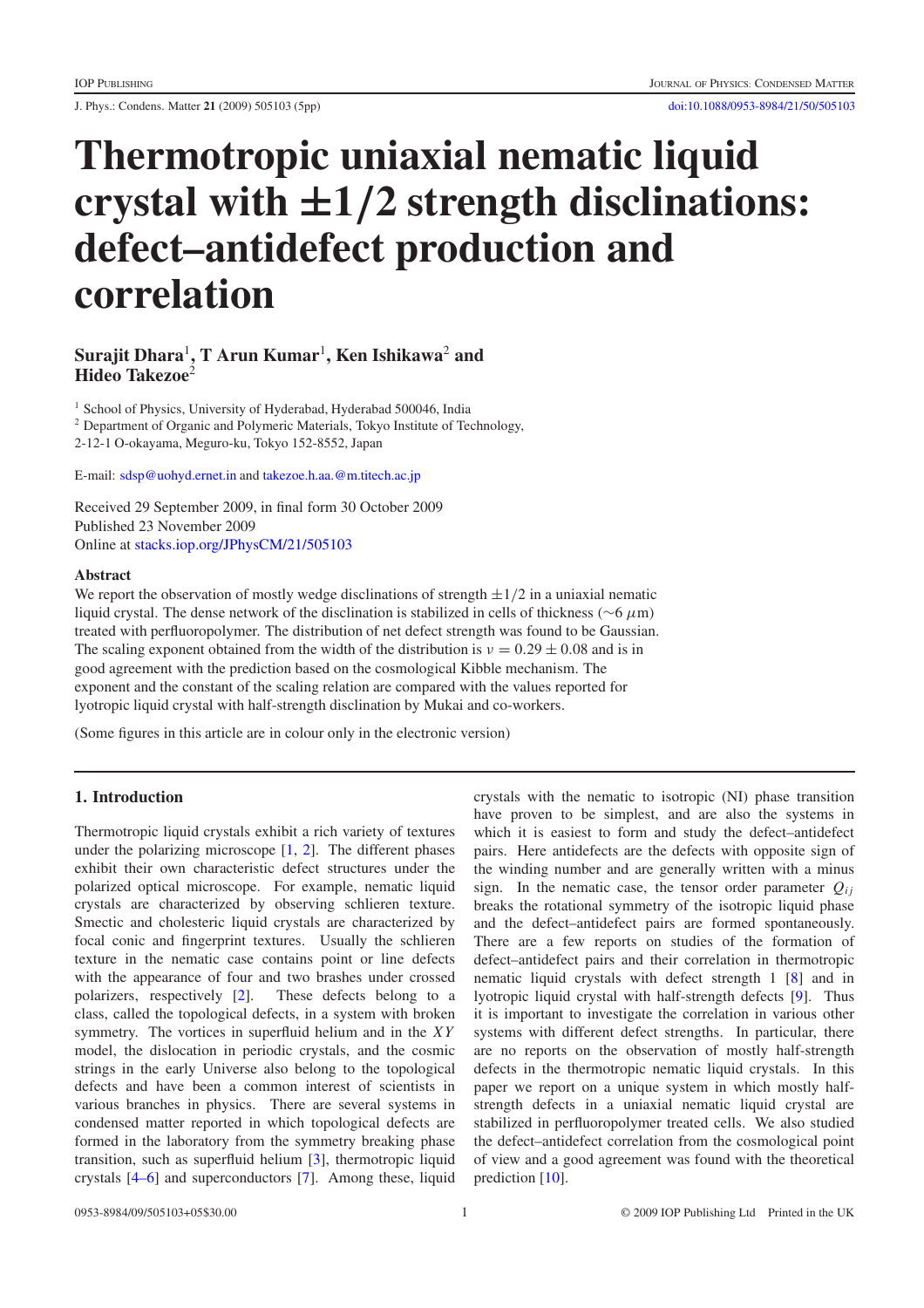<span id="page-1-0"></span>

**Figure 1.** (a) Structure of the perfluoropolymer alignment layer. (b) Schematic of the molecular structure CCN-47 used in the experiment.

#### **2. Experimental details**

We used perfluoropolymer, poly[perfluoro(4-vinyloxy-1-butene)], known as CYTOP (Asahi Glass Co., Ltd), as an alignment layer. The chemical structure is shown in figure [1\(](#page-1-0)a). The polymer was dissolved in CT-Solv-180 at a weight ratio of 1:2 and the solution was spin coated on ITO (indium tin oxide) coated glass substrates by using a conventional spin coating method. Then it was baked at 100 ◦C for 30 min. The typical polymer film thickness was ∼100 nm. The chemical structure of the compound 4 -butyl-4-heptyl-bicyclohexyl-4 carbonitrile (CCN-47) is shown in figure [1\(](#page-1-0)b). The compound exhibits the following phase transition temperatures under cooling: Cr 25.6 °C SmA 28.2 °C N 57.3 °C I. It shows a large negative dielectric anisotropy ( $\Delta \epsilon = -5.7$  at 30 °C). The chemical structure and some physical properties of the present compound have already been reported [\[11\]](#page-4-8). CCN-47 in CYTOP coated cells shows a planar texture in the nematic phase. It exhibits a discontinuous anchoring transition from planar to homeotropic at ∼45 ◦C with a large hysteresis (∼5◦) [\[12\]](#page-4-9) in heating and cooling. Exploiting this large hysteresis, a bistable device has also been proposed by us [\[13\]](#page-4-10). Very recently we also reported on the shock free homeotropic alignment of SmA and SmC<sup>∗</sup> phases in this alignment layer [\[14\]](#page-4-11). In the present experiment the typical cell thickness used was  $\sim$ 6  $\mu$ m. All the observations were carried out while cooling the sample. The temperature of the sample was controlled with a Mettler Hotstage and a controller to an accuracy of 0.1 ◦C. Texture observation was carried out with the help of an optical polarizing microscope.

## **3. Results and discussion**

In figure [2,](#page-1-1) we show the textures obtained for some common liquid crystals with positive and negative dielectric anisotropies in CYTOP coated cells. 8CB (octyl-cyanobiphenyl), a liquid crystal with a positive dielectric anisotropy  $( \Delta \epsilon$  = ∼8 at 30 °C), exhibits a homeotropic alignment  $(f$ igure  $2(a)$  $2(a)$ ). MBBA (methoxybenzylidene butylaniline) liquid crystal with a negative dielectric anisotropy ( $\Delta \epsilon = -0.6$  at  $30^{\circ}$ C) shows homeotropic alignment just below the nematic– isotropic transition temperature (figure  $2(b)$  $2(b)$ ) and the director gradually tilts from the vertical direction as the temperature is lowered [\[12\]](#page-4-9). In the case of MLC-6608, a large negative dielectric anisotropy ( $\Delta \epsilon$  = -10 at 25 °C) liquid crystal mixture, we noticed a planar texture with mostly  $\pm 1$  defects (figure  $2(c)$  $2(c)$ ). However, the single-component liquid crystal CCN-47, with a similar large negative dielectric anisotropy, exhibits mostly  $\pm 1/2$  defects and the defects are stable (figure  $2(d)$  $2(d)$ ).

The temporal variation of the typical textures of CCN-47 on CYTOP just after the transition is shown in figure [3.](#page-2-0) The sample is cooled at the rate of  $0.2 \degree \text{C s}^{-1}$  in a 6  $\mu$ m thick cell. We noticed that mostly  $\pm 1/2$  and a few  $\pm 1$ disclinations appeared during the phase transition. After 5 s, some of the  $\pm 1$  defects disappeared from the field of view (figure  $3(b)$  $3(b)$ ). After 15 s, no textural change occurs in the

<span id="page-1-1"></span>

**Figure 2.** (a) Homeotropic texture of 8CB at 37 ◦C. (b) Homeotropic texture of MBBA at 38 ◦C. (c) Schlieren texture with 1 defects in MLC-6608 at 85 °C. (d) Schlieren texture with 1/2 defects in CCN-47 at 50 °C. Crossed arrows denote the crossed polarizers.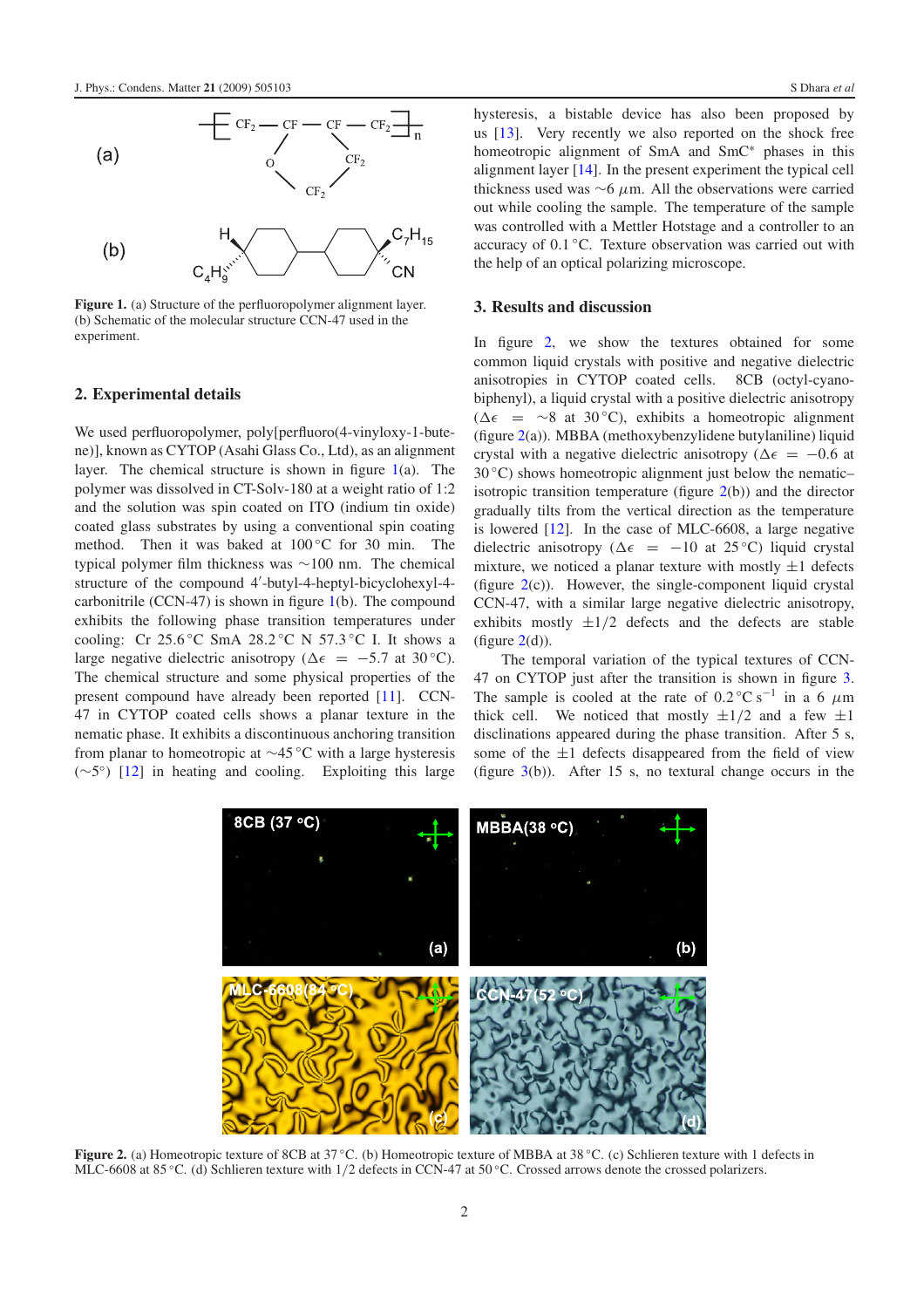<span id="page-2-0"></span>

**Figure 3.** Textures observed under crossed polarizers in a 6  $\mu$ m thick cell at (a) 2 s, (b) 5 s and (c) 15 s after the  $T<sub>NI</sub> = 57.3 °C$  transition (cooling rate  $0.2 \degree C$ ).

cell (figure  $3(c)$  $3(c)$ ). No noticeable change was observed even after several hours of waiting. This shows that the disclination network is very stable. The abundance of  $\pm 1/2$  strength disclinations is sometimes regarded as evidence of a biaxial system [\[15\]](#page-4-12), but we confirmed that the present medium is definitely uniaxial, as is clear from the completely dark view in the homeotropically aligned state. In the nematic phase of a lyotropic liquid crystal, similar texture was also observed [\[9\]](#page-4-6). The energy per unit length of an isolated disclination, from the simple one-elastic-constant approximation, can be written as  $W = W_c + \pi K S^2 \ln(R/r_c)$  [\[16\]](#page-4-13), where  $W_c$  is the energy per unit length of the core,  $R$  is the sample size,  $r_c$  is the radius of the core and *S* is the strength of the defect. Thus for a given sample size R, the disclination with strength  $\pm 1$  will cost four times the energy of those with strength  $\pm 1/2$ . However, experimentally, in the nematic phase  $\pm 1$  defects are more often seen in the literature [\[8,](#page-4-5) [16–19\]](#page-4-13) and to our knowledge this is the first example of a case of thermotropic nematic liquid crystal exhibiting mostly  $\pm 1/2$  strength defects. The physical implication is that the director is in the plane, as any tilt of the director in such a case is topologically forbidden [\[19\]](#page-4-14).

It is also clear from figure [3](#page-2-0) that the interdefect separation is sufficiently large and we can identify the strength of the defect by the rotation of the polarizer. If the brashes rotate in the same direction as the rotation of the polarizer then it is assigned a positive defect; otherwise it is assigned a negative defect. In figure [4](#page-3-0) we show a small part of the texture before and after rotating the polarizer by 20◦. The open squares and open circles denote the defect with positive sign and negative sign respectively. We have taken about 25 images (textures) from the different parts of the sample at the same temperature  $(T_{\text{NI}} - T = 0.5^{\circ})$ . Each texture was divided into several small square regions of equal size. In each square, suppose there are *n*+ of the  $+1/2$  defects and *n*− of the  $-1/2$  defects. Then the total number of defects is  $N = n_{+} + n_{-}$  and the net defect strength is  $\Delta n = n_+ - n_-$ . The net defect strength in each square region was determined for the statistical analysis of all the 25 textures. For the present size of the square region we can get three different average values for the total of defect– antidefect pairs  $(N)$ , namely  $N = 8$ , 12, and 16. The numbers of regions obtained in each case were about 96, 52 and 32 respectively. For the present size of the square, not enough data were available for statistical analysis with *N* < 8 or  $N > 16$ . In order to find the correlation we followed the procedure mentioned in [\[9\]](#page-4-6). For each square region the net defect strength  $(\Delta n)$ , i.e. the number of defects minus the number of antidefects, is determined. Then the occurrence distribution,  $f(\Delta n)$ , for each  $\Delta n$  was determined. In figure [5,](#page-3-1) we show the variation of  $f(\Delta n)$  versus  $\Delta n$  for  $N = 8, 12,$ and 16. A nonlinear least squares program is used to fit the following equation [\[8\]](#page-4-5):

<span id="page-2-2"></span>
$$
f(\Delta n) = a \exp[-(\Delta n - \overline{\Delta n})^2 / 2\sigma^2]
$$
 (1)

where  $\sigma$  is the variance of the distribution. Good Gaussian fittings are obtained for various values of *N*. The fit parameters with standard error are summarized in table [1.](#page-3-2) The maximum of the Gaussian is centered at zero and consistent with the fit parameter  $\overline{\Delta n}$ . The widths of the Gaussian distribution  $\sigma$  for  $N = 8$ , 12, and 16 are significantly different to those for the system with ±1 defects as measured by Digal *et al* [\[8\]](#page-4-5). The  $\sigma$  values for our system are comparable to the values reported for  $N = 10$ , 14, and 18 in the case of lyotropic liquid crystals with  $\pm 1/2$  by Mukai *et al* [\[9\]](#page-4-6). Interestingly our measured  $\sigma$ values are almost half the values predicted for  $N = 10, 20$ , and 30 for a square shaped elementary region. In order to find the correlation, the  $\sigma$  values were fitted with the following equation:

<span id="page-2-1"></span>
$$
\sigma = C N^{\nu} \tag{2}
$$

where  $C$  is a constant and the exponent  $\nu$  determines the correlation. The theoretical value of exponent  $\nu$  is 1/2 and 1/4 in cases where the defects and antidefects are uncorrelated and correlated respectively. The width of the distribution  $(\sigma)$ for different *N* values and the fitting with equation [\(2\)](#page-2-1) is shown in figure [\(6\)](#page-3-3). For the present system we find  $v = 0.29 \pm 0.08$ and  $C = 0.35$ . This is similar to the value reported by Mukai *et al* [\[9\]](#page-4-6) and almost half of the value reported by Digal *et al* [\[8\]](#page-4-5). This difference with respect to the case of  $\pm 1$  defects may be attributed to the strength of the disclination.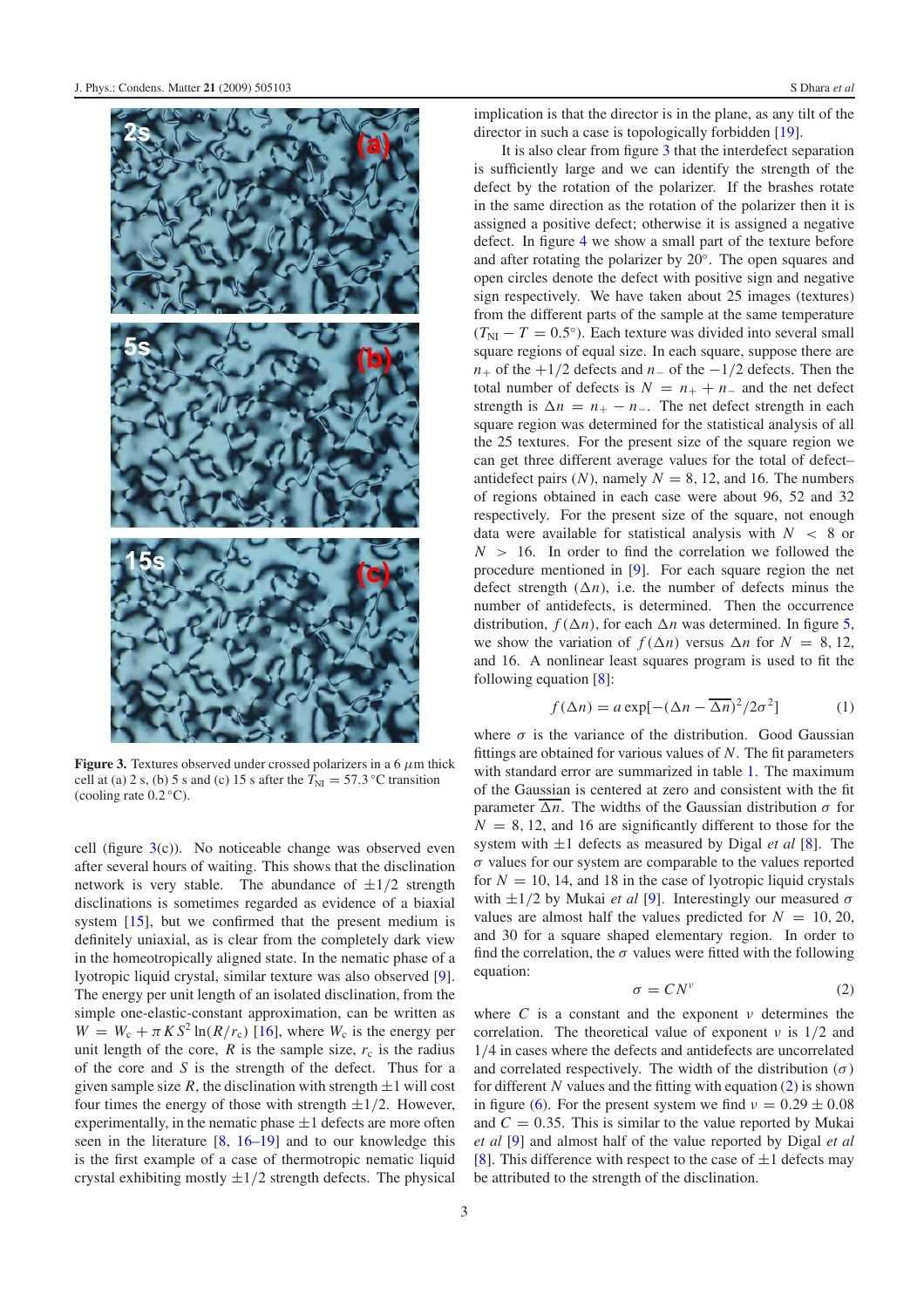<span id="page-3-0"></span>

<span id="page-3-1"></span>**Figure 4.** (a) Part of the texture obtained from figure [2](#page-1-1) between the crossed polarizers at 53 °C. (b) Texture after rotating the crossed polarizers by an angle of 20◦. Squares and circles represent the +1/2 and −1/2 defects, respectively.



**Figure 5.** Plot of the frequency  $f(\Delta n)$  versus  $\Delta n$ .

# **4. Conclusions**

In conclusion, in the present work we reported that mostly  $\pm 1/2$  defects can be stabilized over a large area in uniaxial nematic liquid crystal on surfaces treated with perfluoropolymer. We described the evolution of defects from the nematic–isotropic phase transition. We found that the defect–antidefect correlation exponent  $v = 0.29$  and this is consistent with the Kibble mechanism [\[10\]](#page-4-7) for the defect–antidefect correlation in the early Universe. This value is also consistent with the previous reports on uniaxial thermotropic liquid crystal with  $\pm 1$  and lyotropic liquid crystal with  $\pm 1/2$  strength defects. The present study together with the results of [\[8\]](#page-4-5) and [\[9\]](#page-4-6) clearly suggests that irrespective of the strength of the defects and the experimental systems, the critical exponent of the defect–antidefect correlation is universal in nature. Commonly  $\pm 1$  defects are observed in NI quench studies. In the present case it is not yet clearly understood why mostly  $\pm 1/2$  defects are observed in the present compound in cells treated with perfluoropolymers. However, the molecular dynamics studied by Billert *et al* [\[20\]](#page-4-15) and recent computer simulations by Bradac *et al* [\[21\]](#page-4-16) on the kinetics of the NI quench suggest that the point defects are

<span id="page-3-3"></span>

<span id="page-3-2"></span>**Figure 6.** A log–log plot for determining the critical exponent  $\nu$ .

**Table 1.** Fit parameters obtained by fitting equation [\(1\)](#page-2-2).

| Ν  | $\alpha$       | $\wedge n$        | σ               |
|----|----------------|-------------------|-----------------|
| 8  | $51.7 + 3.7$   | $-0.02 \pm 0.07$  | $0.65 \pm 0.05$ |
| 12 | $24.6 \pm 2.2$ | $-0.06 \pm 0.08$  | $0.73 \pm 0.07$ |
| 16 | $13.5 + 1.6$   | $-0.04 \pm 0.011$ | $0.80 \pm 0.10$ |

much more mobile compared to the line defects, and easier to annihilate than the lines. It may be mentioned that the surface energy of perfluoropolymer is much smaller compared to the other surfaces [\[14\]](#page-4-11), hence, the point defects are highly mobile on a perfluoropolymer surface and as a result they are annihilated easily. Therefore, more  $\pm 1/2$  strength defects are expected in NI quench systems. A systematic measurement of the anchoring energy and the knowledge of some physical properties are needed for further understanding of this specific system. Finally we expect that the present study will inspire various other experiments on defect–antidefect formation and correlation.

## **Acknowledgments**

One of the authors, S Dhara, gratefully acknowledges the support from DST, Government of India, for the